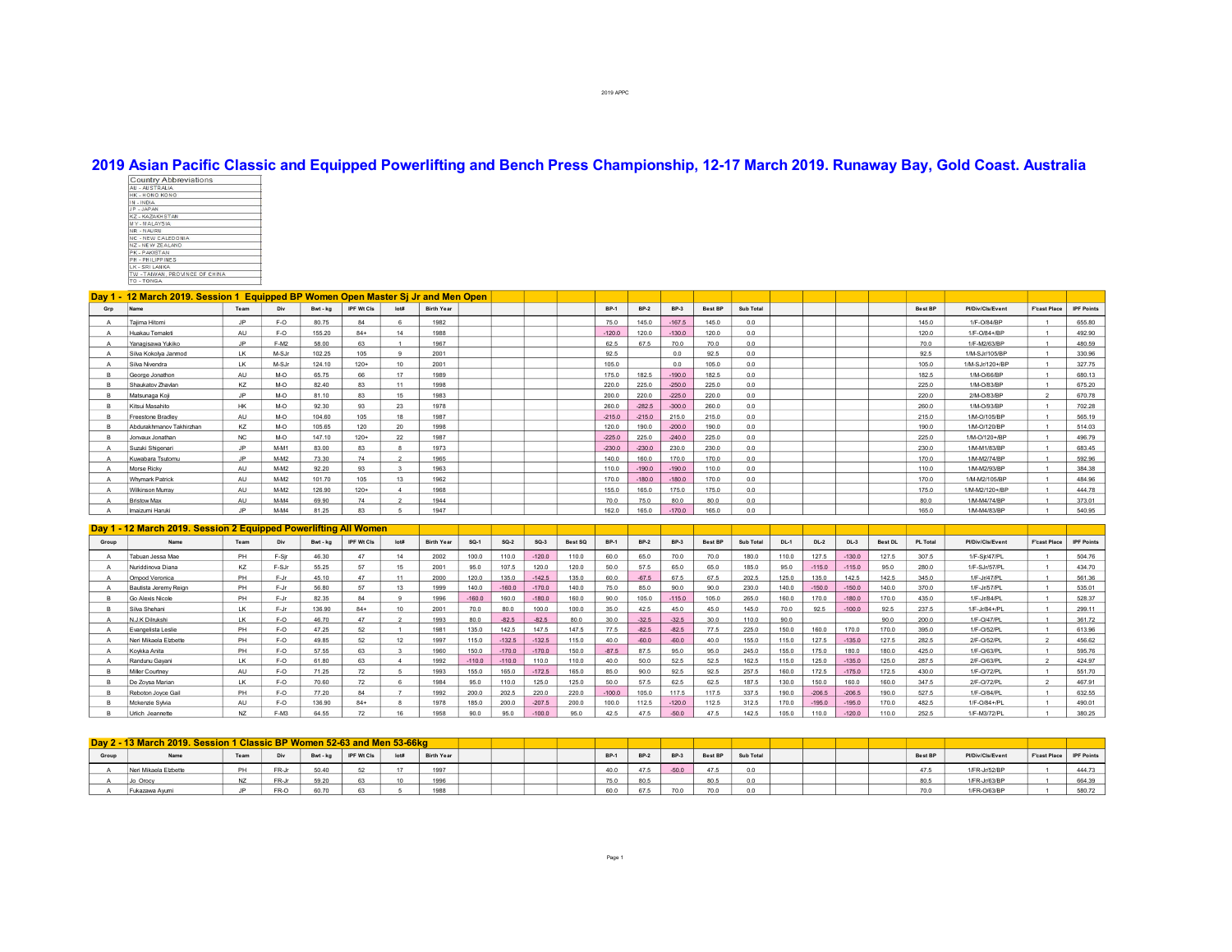| Lau Wing-Yee, Valarie |    | FR-0                  |       |    | .          |  | 60.0  |       | $\sim$ |       |     |  | 671   | 2/FR-0/63/BP  | 573.33 |
|-----------------------|----|-----------------------|-------|----|------------|--|-------|-------|--------|-------|-----|--|-------|---------------|--------|
| Takagaki Yoshiko      |    | ER-M2                 | S2 10 |    |            |  | 50.0  | 55.0  | $-57'$ | 55.0  |     |  | 55.0  | 1/FR-M2/63/BP | 466.83 |
| Mitsui Seiya          |    | MD.<br><b>IVIR-JI</b> | 5.95  | 66 | .<br>- 100 |  | 135.0 | 142.5 | 150.0  | 150.0 | 0.0 |  | 150.0 | 1/MR-Jr/66/BP | 728.75 |
| George Jonathon       |    | MR-C                  | 65.80 |    |            |  | 1450  | 147.5 | 153.0  | 153.0 |     |  | 153.0 | 1/MR-O/66/BP  | 744.81 |
| Greene David          | nu | MR-M1                 | 58.80 |    | 1972       |  | 125.0 | 127.5 | 128.0  | 128.0 | 0.0 |  | 128.0 | 1/MR-M1/59/BP | 688.40 |

|          | Day 2 - 13 March 2019. Session 2- Equipped PL Men 53 - 83 and Men 93 - 120+kg |             |        |          |            |      |                   |          |          |                |         |             |         |          |                 |                |        |          |          |                |                  |                  |                     |                   |
|----------|-------------------------------------------------------------------------------|-------------|--------|----------|------------|------|-------------------|----------|----------|----------------|---------|-------------|---------|----------|-----------------|----------------|--------|----------|----------|----------------|------------------|------------------|---------------------|-------------------|
| Group    | Name                                                                          | Team        | Div    | Bwt - kg | IPF Wt Cls | lot# | <b>Birth Year</b> | $SO-1$   | $SO-2$   | $SO-3$         | Best SQ | <b>BP-1</b> | $RP-2$  | $BP-3$   | Best BP         | Sub Total      | $DL-1$ | $DL-2$   | $DL-3$   | <b>Best DL</b> | <b>PL Total</b>  | Pl/Div/Cls/Event | <b>F'cast Place</b> | <b>IPF Points</b> |
|          | Sadvkov Karimzhan                                                             | K7          | M-S.Ir | 62.80    | 66         | 22   | 2001              | 170.0    | 185.0    |                | 1850    | 110.0       | 117.5   |          | 117.5           | 302.5          | 200.0  | 220.0    | 240.0    | 240.0          | 542.5            | 1/M-S.Ir/66/PI   |                     | 554.36            |
|          | Kaimov Al                                                                     | K7          | M-S.Ir | 72.00    | 74         |      | 2002              | 160.0    | 175.0    |                | 1750    | 110.0       | 1200    |          | 1200            | 295.0          | 1700   | 190.0    | 2050     | 205.0          | 500 <sub>0</sub> | 1/M-S.Ir/74/PI   |                     | 471.46            |
|          | Amanov Azizbek                                                                | K7          | M-S.Ir | 93.15    | 105        | 20   | 2001              | 190.0    | $-2100$  | 0 <sub>0</sub> | 1900    | 1350        | 1450    | 1550     | 1550            | 3450           | 200.0  | $-2200$  | 2200     | 2200           | 565.0            | 1/M-SJr/105/PL   |                     | 451.32            |
|          | Silva Kakolva Janmod                                                          | IK          | M-SJr  | 102.65   | 105        | 25   | 2011              | 160.0    | 182.5    | $-185.0$       | 182.5   | 90.0        | 1050    | $-112.5$ | 1050            | 287.5          | 170.0  | 202.5    | 212.5    | 212.5          | 500.0            | 2/M-SJr/105/PL   |                     | 385.87            |
|          | Silva Nivendra                                                                | IK          | M-S.Ir | 123.80   | $120+$     |      | 2001              | 160.0    | $-162.5$ | 0 <sub>0</sub> | 1600    | 1000        | 110     | 122.5    | 122.5           | 282.5          | 1600   | $-182.5$ | $-182.5$ | 1600           | 442.5            | 1/M-SJr/120+/PL  |                     | 31793             |
|          | Casamayor Aeron Paul                                                          | PH          | M-Jr   | 5170     | 53         |      | 1999              | 140.0    | 160.0    | $-182.5$       | 160.0   | 80.0        | $-97.5$ | $-97.5$  | 80.0            | 240.0          | 180.0  | 190.0    | $-195.0$ | 190.0          | 430.0            | 1/M-Jr/53/PL     |                     | 524.41            |
|          | Khabibbullavev Danivarbek                                                     | KZ          | M-Ir   | 81.25    | 83         | 12   | 1999              | 175.0    | 185.0    |                | 185.0   | 105.0       | 115.0   | 125.0    | 125.0           | 310.0          | 175.0  | 210.0    | 240.0    | 240.0          | 550.0            | 1/M-Jr/83/PI     |                     | 475.98            |
| B.       | Withange Perera Vikum                                                         | IK          | M-Ir   | 102.95   | 105        | 33   | 1996              | 160.0    | 180.0    | 200.0          | 200.0   | 100.0       | 110.0   | 120.0    | 120.0           | 320.0          | 180.0  | 210.0    | $-230.0$ | 210.0          | 530.0            | 1/M-Jr/105/PI    |                     | 405 15            |
|          | Samayan Karage Sumudu                                                         | IK          | M-O    | 58.35    | 59         | 24   | 1986              | 170.0    | 180.0    | $-182.5$       | 180.0   | 100.0       | $-1150$ | 115.0    | 115.0           | 295.0          | 200.0  | 215.0    |          | 215.0          | 510.0            | 1/M-0/59/PI      |                     | 553.59            |
|          | Acharva Pradeep Kumar, S.                                                     | $\mathbb N$ | M-O    | 73.75    | 74         |      | 1988              | 230.0    | 250.0    | 252.5          | 252.5   | 170.0       | 180.0   | 190.0    | 190.0           | 442.5          | 225.0  | 240.0    | 250.0    | 250.0          | 692.5            | 1/M-0/74/PI      |                     | 619.30            |
|          | Turakhanov Davranbek                                                          | K7          | M-O    | 77 10    | 83         | 27   | 1974              | 215.0    | 230.0    | 245.0          | 245.0   | 162.5       | 170.0   | 175.0    | 175.0           | 420.0          | 220.0  | 235.0    | 250.0    | 250.0          | 670.0            | 1/M-O/83/PI      |                     | 584.91            |
|          | Green Lachlan                                                                 | AU          | M-O    | 81.80    | 83         |      | 1990              | $-225.0$ | $-235.0$ | 235.0          | 235.0   | $-165.0$    | 165.0   | $-177.5$ | 165.0           | 400.0          | 192.5  | 207.5    | $-215.0$ | 207.5          | 607.5            | 2/M-O/83/PL      | $\mathcal{P}$       | 517.46            |
| <b>B</b> | Gallage Hiran                                                                 | LK          | M-O    | 9140     | 93         | 38   | 1975              | 220.0    | 240.0    | $-255.0$       | 240.0   | 125.0       | 132.5   | 140.0    | 140.0           | 380.0          | 190.0  | 220.0    | $-232.5$ | 220.0          | 600.0            | 1/M-Q/93/PI      |                     | 480.71            |
| B.       | Javathilake Ransilu                                                           | IK          | O-M    | 116.90   | $120 -$    | 37   | 1986              | 250.0    | 270.0    | 290.0          | 290.0   | 120.0       | 130.0   | $-1400$  | 130.0           | 420.0          | 280.0  | 300.0    |          | 3000           | 720.0            | 1/M-0/120/PI     |                     | 498.38            |
| <b>B</b> | Tien Chi-Sen                                                                  | <b>TW</b>   | M-O    | 120.95   | $120+$     | 36   | 1994              | 370.0    | $-385.0$ | $-385.0$       | 370.0   | 280.0       | 290.0   | 295.0    | 295.0           | 665.0          | 315.0  | 335.0    |          | 335.0          | 1000.0           | 1/M-O/120+/PL    |                     | 660.93            |
|          | Connolly Jamie                                                                | AU          | O-M    | 157 90   | $120+$     |      | 1983              | $-3500$  | $-3500$  | $-350.0$       |         | $-250.0$    | $-2500$ | $-265.0$ | 0 <sub>0</sub>  | 0 <sub>0</sub> |        |          |          | 00             | 0 <sub>0</sub>   |                  |                     | 0.00              |
|          | Javathilake Don Utthiva                                                       | IK          | $M-M2$ | 8730     | <b>Q3</b>  | 34   | 1960              | 100.0    | 120.0    | 00             | 1200    | 70.0        | 80.0    |          | 80 <sub>0</sub> | 200.0          | 1400   | 1600     | 1800     | 1800           | 380.0            | 1/M-M2/93/PL     |                     | 333.53            |
|          | Urlich Reginald (Tony)                                                        | NZ          | $M-M2$ | 91.20    | <b>Q3</b>  |      | 1960              | $-162.5$ | $-162.5$ | $-162.5$       |         | 1150        | $-1200$ | $-1200$  | 1150            | 0 <sub>0</sub> | 1700   | 1900     | $-2100$  | 1900           | 0 <sub>0</sub>   |                  |                     | 0.00              |
|          | <b>Whymark Patrick</b>                                                        | AU          | $M-M2$ | 101 15   | 105        | 31   | 1962              | $-240.0$ | $-240.0$ | 240.0          | 240.0   | 140.0       | 160.0   | 175.0    | 175.0           | 415.0          | 205.0  | 220.0    | 230.0    | 230.0          | 645.0            | 1/M-M2/105/PI    |                     | 485.60            |
|          | Whiteman John                                                                 | AU          | $M-M3$ | 68.05    | 74         | 28   | 1955              | 100.0    | 120.0    | 140.0          | 140.0   | 60.0        | 65.0    | 70.0     | 70.0            | 210.0          | 120.0  | 140.0    | 150.0    | 150.0          | 360.0            | 1/M-M3/74/PI     |                     | 370.06            |
|          | Pok Kim-Won                                                                   | HK          | $M-M4$ | 51.50    | 53         | 19   | 1940              | $-75.0$  | 75.0     | 85.0           | 85.0    | 57.5        | 62.5    | $-67.5$  | 62.5            | 147.5          | 105.0  | 115.0    | 125.0    | 1250           | 272.5            | 1/M-M4/53/PI     |                     | 36084             |
|          | <b>Bristow Maxwell</b>                                                        | AU          | $M-M4$ | 69.20    | 74         |      | 1944              | 100.0    | 120.0    | 130.0          | 130.0   | 70.0        | 75.0    | 82.5     | 82.5            | 212.5          | 170.0  | 180.0    | 185.0    | 185.0          | 397.5            | 1/M-M4/74/PI     |                     | 397.56            |

## **Day 3 14 March 2019. Classic Powerlifting Women 43 52kg and Women 57kg**

| Group | Name                   | Team         | Div     | Bwt - ka | IPF Wt Cls | lot#            | <b>Birth Year</b> | $SO-1$  | $SO-2$   | $SO-3$   | Best SQ | <b>BP-1</b> | $BP-2$  | $BP-3$  | Best BP | Sub Total      | $DL-1$   | $DL-2$   | $DL-3$   | <b>Best DL</b> | PL Total       | Pl/Div/Cls/Event | <b>F'cast Place</b>      | <b>IPF Points</b> |
|-------|------------------------|--------------|---------|----------|------------|-----------------|-------------------|---------|----------|----------|---------|-------------|---------|---------|---------|----------------|----------|----------|----------|----------------|----------------|------------------|--------------------------|-------------------|
|       | Samson Bula            | <b>NR</b>    | FR-SJr  | 36.55    | 40         |                 | 2004              | 50.0    | 60.0     | $-62.5$  | 60.0    | 20.0        | $-30.0$ |         | 20.0    | 80.0           | 50.0     | 60.0     | $-70.0$  | 60.0           | 140.0          | 1/FR-SJr/40/PL   |                          | 279.96            |
|       | Tabuan Jessa Mae       | PH           | FR-S.Ir | 46.65    | 47         | 10 <sup>1</sup> | 2002              | 75.0    | 80.0     | $-87.5$  | 80.0    | 50.0        | 52.5    | 55.0    | 55.0    | 135.0          | 100.0    | 105.0    | 110.0    | 110.0          | 2450           | 1/FR-S.Ir/47/PI  |                          | 482.86            |
|       | Detabauwa Ashley       | <b>NR</b>    | FR-S.Ir | 5085     | 52         |                 | 2002              | 850     | 95.0     | 100.0    | 1000    | 30.0        | 32.5    | $-42.5$ | 32.5    | 132.5          | 90.0     | 100.0    | $-110.0$ | 100.0          | 232.5          | 1/FR-SJr/52/PL   |                          | 436.20            |
|       | Dahwido Bella          | <b>NR</b>    | FR-SJr  | 54.15    | 57         | 21              | 2004              | $-80.0$ | 85.0     | $-87.5$  | 85.0    | 40.0        | 47.5    | $-50.0$ | 47.5    | 132.5          | 80.0     | 95.0     | $-105.0$ | 95.0           | 227.5          | 1/FR-SJr/57/PL   |                          | 413.67            |
|       | Ompod Veronica         | PH           | FR-In   | 45.55    | 47         | $\sim$          | 2000              | 87.5    | 92.5     | $-1050$  | 92.5    | 47.5        | 50.0    | 52.5    | 52.5    | 145.0          | 110.0    | 117.5    | $-127.5$ | 117.5          | 262.5          | 1/FR-Jr/47/PL    |                          | 528.06            |
|       | Neri Mikaela Elzhette  | PH           | FR-Jr   | 4985     | 52         |                 | 1997              | 85.0    | $-950$   | 95.0     | 950     | 400         | 450     | $-50.0$ | 450     | 1400           | 90.0     | $-105.0$ | $-1050$  | 90.0           | 2300           | 1/FR-Jr/52/PL    |                          | 435.26            |
|       | Jo Orocy               | NZ           | FR-Jr   | 56.65    | 57         | 26              | 1996              | 105.0   | 112.5    | 117.5    | 117.5   | 75.5        | 80.5    | $-83.0$ | 80.5    | 198.0          | 132.5    | 142.5    | $-150.0$ | 142.5          | 340.5          | 1/FR-Jr/57/PL    |                          | 620.55            |
|       | Bautista Jeremy Reign  | PH           | FR-In   | 56.40    | 57         | 17              | 1999              | 90.0    | 107.5    | 117.5    | 117.5   | 65.0        | 75.0    | $-80.5$ | 75.0    | 192.5          | 130.0    | $-140.0$ | $-1400$  | 130.0          | 322.5          | 2/FR-Jr/57/PL    | $\overline{2}$           | 587.60            |
|       | iu Mei-Xiang           | TW           | FR-O    | 46 15    | 47         | 11              | 1983              | 102.5   | 1100     | $-117.5$ | 1100    | 52.5        | 57.5    | $-650$  | 57.5    | 167.5          | 120.0    | 132.5    | 142.5    | 142.5          | 3100           | 1/FR-0/47/PI     |                          | 628.66            |
|       | Fukumura Ava           | JP.          | FR-O    | 46.35    | 47         | 12              | 1986              | 87.5    | 95.0     | 102.5    | 102.5   | 62.5        | 67.5    | 70.0    | 70.0    | 172.5          | 122.5    | 135.0    | $-142.5$ | 135.0          | 307.5          | 2/FR-0/47/PL     | $\overline{\phantom{a}}$ | 621.57            |
|       | Kim Seon Hwa (Amv)     | NZ           | FR-0    | 46.40    | 47         |                 | 1981              | 77.5    | 80.0     | 82.5     | 82.5    | 57.5        | 60.0    | 61.0    | 61.0    | 143.5          | 107.5    | 115.0    | $-117.5$ | 115.0          | 258.5          | 3/FR-0/47/PL     | $\mathcal{R}$            | 513.84            |
|       | N.J.K Dilrukshi        | <b>LK</b>    | FR-O    | 46.70    | 47         | 14              | 1993              | 97.5    | 110.0    | $-112.5$ | 110.0   | 30.0        | $-40.0$ | $-40.0$ | 30.0    | 140.0          | $-112.5$ | 112.5    | $-120.0$ | 112.5          | 252.5          | 4/FR-0/47/PL     | $\Delta$                 | 498.93            |
|       | vangelista Leslie      | PH           | FR-0    | 48.80    | 52         | 13              | 1981              | 1100    | 117.5    | $-120.0$ | 117.5   | 62.5        | 67.5    | 70.0    | 70 Q    | 187.5          | 147.5    | 155.0    | 165.0    | 165.0          | 352.5          | 1/FR-0/52/PL     |                          | 698.36            |
|       | <b>ENSOL STEPHANIE</b> | MY           | FR-O    | 51.00    | 52         |                 | 1988              | 1050    | $-1125$  | $-115.0$ | 1050    | 67.5        | 72.5    | 77.5    | 77.5    | 182.5          | 1500     | 157.5    | $-172.5$ | 157.5          | 3400           | 2/FR-0/52/PL     | $\mathcal{L}$            | 655.35            |
|       | Shishido Hidemi        | AU           | FR-O    | 51.30    | 52         |                 | 1987              | 122.5   | 127.5    | $-132.5$ | 127.5   | 62.5        | 67.5    | $-72.5$ | 67.5    | 195.0          | 120.0    | 130.0    | $-142.5$ | 130.0          | 325.0          | 3/FR-0/52/PL     | $\mathcal{R}$            | 622.67            |
|       | Sheng Xin (Jenny)      | NZ           | FR-O    | 51.50    | 52         |                 | 1992              | 85.0    | 92.5     | $-95.0$  | 92.5    | 57.5        | 60.0    | 62.5    | 62.5    | 155.0          | 125.0    | 135.0    | 142.5    | 142.5          | 297.5          | 4/FR-0/52/PL     | $\overline{4}$           | 565.51            |
|       | Olsson Verana          | <b>NR</b>    | FR-0    | 49 25    | 52         |                 | 1993              | 80.0    | 90.0     | $-100.0$ | 90.0    | 40.0        | 45.0    | $-50.0$ | 45.0    | 135.0          | $-80.0$  | 80.0     | 100.0    | 100.0          | 2350           | 5/FR-0/52/PL     | $5^{\circ}$              | 448.35            |
|       | Jones Rachel           | AU           | FR-0    | 55.80    | 57         | 19              | 1995              | 145.0   | 150.0    | 155.0    | 155.0   | $-72.5$     | 77.5    | $-80.0$ | 77.5    | 232.5          | 165.0    | 172.5    | 177.5    | 177.5          | 410.0          | 1/FR-0/57/PL     |                          | 759.00            |
|       | Kovkka Anita           | PH           | FR-O    | 56.35    | 57         | 24              | 1960              | 120.0   | $-127.5$ | 127.5    | 127.5   | 65.0        | 72.5    | $-75.0$ | 72.5    | 200.0          | 130.0    | 145.0    | 152.5    | 152.5          | 352.5          | 2/FR-0/57/PL     | $\overline{2}$           | 645.16            |
|       | Ferguson Ponny         | NZ           | FR-0    | 5675     | 57         | 20              | 1992              | 120.0   | $-127.5$ | 130.0    | 130.0   | 75.0        | 80.5    | $-82.5$ | 80.5    | 210.5          | $-1400$  | 140.0    | $-1500$  | 140.0          | 350.5          | 3/FR-0/57/PL     | $\mathbf{3}$             | 639.00            |
|       | Deranauw Sivila        | <b>NR</b>    | FR-0    | 55.05    | 57         | 18              | 2000              | 80.0    | 90.0     | 95.0     | 95.0    | 45.0        | 550     | $-60.0$ | 550     | 150.0          | 90.0     | 100.0    | 110.0    | 110.0          | 260.0          | 4/FR-0/57/PL     | $\overline{4}$           | 473.67            |
|       | Tsang Yuk-Laam         | <b>HK</b>    | FR-O    | 54.60    | 57         | 25              | 1993              | 80.0    | 85.0     | 90.0     | 90.0    | 32.5        | 35.0    | $-37.5$ | 35.0    | 125.0          | 107.5    | 115.0    | 120.0    | 120.0          | 245.0          | 5/FR-0/57/PL     | $5^{\circ}$              | 446.27            |
|       | <b>Brown Vanina R</b>  | <b>HK</b>    | FR-M1   | 5575     | 57         | 15              | 1977              | 80.0    | 85.0     | $-87.5$  | 85.0    | 47.5        | $-50.0$ | 50.0    | 50.0    | 135.0          | 1000     | 110.0    | $-1150$  | 110.0          | 2450           | 1/FR-M1/57/PI    |                          | 441 99            |
|       | unkad Deepa Raiesh     | $\mathbb{N}$ | FR-M1   | 55.75    | 57         | 23              | 1975              | 70.0    | 75.0     | 80.0     | 80.0    | 40.0        | 45.0    | $-47.5$ | 45.0    | 125.0          | 100.0    | $-110.0$ | $-1100$  | 100.0          | 225.0          | 2/FR-M1/57/PL    | $\overline{2}$           | 403.52            |
|       | Pugh Briggt            | AU           | FR-M1   | 56.40    | 57         | 16              | 1975              | $-1250$ | $-1250$  | $-1250$  | n n     | 75.0        | $-800$  | $-80.5$ | 75.0    | 0 <sub>0</sub> | 1750     | $-192.5$ |          | 1750           | 0 <sub>0</sub> |                  |                          | 0.00              |
|       | Allen Helen            | AU           | FR-M2   | 56.35    | 57         | 27              | 1961              | 87.5    | 92.5     | 97.5     | 97.5    | 550         | 60.0    | $-62.5$ | 60.0    | 157.5          | 1400     | 1500     | $-1550$  | 1500           | 307.5          | 1/FR-M2/57/PI    |                          | 559.21            |
|       |                        |              |         |          |            |                 |                   |         |          |          |         |             |         |         |         |                |          |          |          |                |                |                  |                          |                   |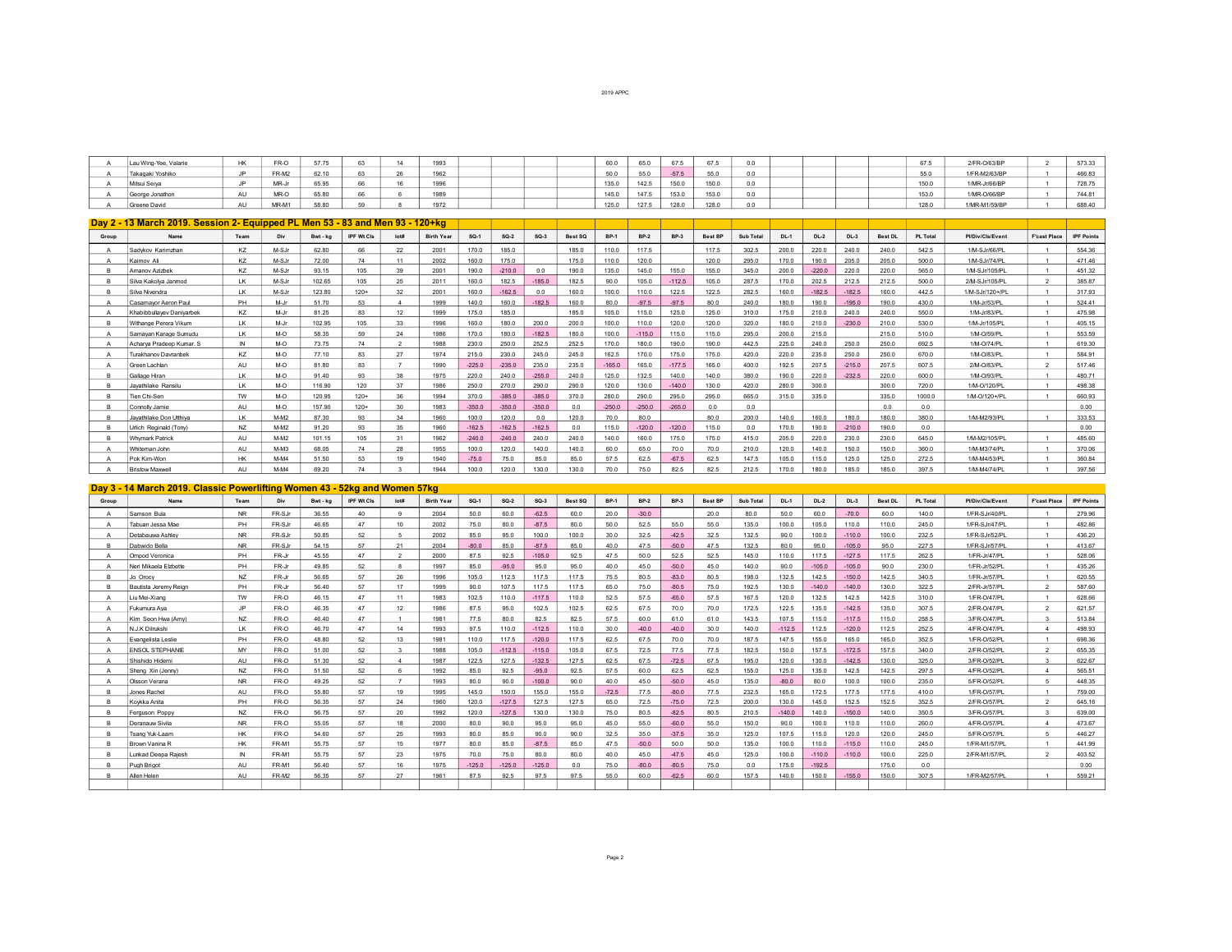| Group |           | Team | <b>DIV</b> | Bwt - ka | IPF Wt Cls | lot# | <b>Birth Year</b> |  | <b>BP-1</b> | $BP-2$ | $BP-3$ | Best BP | Sub Total |  | Best BP | Pl/Div/Cls/Event | F'cast Place | <b>IPF Points</b> |
|-------|-----------|------|------------|----------|------------|------|-------------------|--|-------------|--------|--------|---------|-----------|--|---------|------------------|--------------|-------------------|
|       | eema Kumr |      | FR-O       | 50.05    |            |      | 1007              |  | 40.0        | 50 Q   | -55.0  |         |           |  | 50.0    | /ER_0/52/RI      |              | 466.21            |

|       | Day 4 - 15 March 2019. Session 1 - Classic BP Men 74-93kg |              |         |          |            |      |                   |             |          |          |         |                |  |  |         |                  |                     |                   |
|-------|-----------------------------------------------------------|--------------|---------|----------|------------|------|-------------------|-------------|----------|----------|---------|----------------|--|--|---------|------------------|---------------------|-------------------|
| Group | Name                                                      | Team         | Div     | Bwt - kg | IPF Wt Cls | lot# | <b>Birth Year</b> | <b>BP-1</b> | $BP-2$   | $BP-3$   | Best BP | Sub Total      |  |  | Best BP | Pl/Div/Cls/Event | <b>F'cast Place</b> | <b>IPF Points</b> |
|       | Dagagio Nitam                                             | <b>NR</b>    | MR-Jr   | 73.55    | 74         |      | 2000              | 135.0       | 147.5    | 150.5    | 150.5   | 0 <sub>0</sub> |  |  | 150.5   | 1/MR-Jr/74/BP    |                     | 669.38            |
|       | Gaminum Adam                                              | <b>NR</b>    | MR-Jr   | 82.05    | <b>RR</b>  |      | 1996              | 170.0       | 175.0    | 180.0    | 180.0   | 0 <sub>0</sub> |  |  | 180.0   | 1/MR-Jr/83/BP    |                     | 738.31            |
|       | Suzuki Yusuke                                             | ID           | MR-O    | 79.85    | <b>R3</b>  |      | 1984              | 205.0       | 215.0    | $-223.0$ | 2150    | 0 <sub>0</sub> |  |  | 215.0   | 1/MR-0/83/BP     |                     | 899.52            |
|       | Jacco Daniel                                              | <b>NR</b>    | MR-O    | 82.10    | 83         |      | 1983              | 162.5       | $-170.0$ | $-170.0$ | 162.5   | 0.0            |  |  | 162.5   | 2/MR-O/83/BP     |                     | 666.16            |
|       | Varghese Jibin                                            | N            | MR-O    | 81.60    | 83         | 12   | 1986              | 120.0       | 132.5    | $-140.0$ | 132.5   | 0.0            |  |  | 132.5   | 3/MR-O/83/BP     |                     | 545.39            |
|       | Valuckas Linas                                            | AU           | MR-O    | 91.60    | 93         |      | 1995              | 170.0       | 177.5    | $-185.0$ | 177.5   | 0.0            |  |  | 177.5   | 1/MR-O/93/BP     |                     | 675.03            |
|       | Watanabe Kunihiro                                         | .IP          | MR-M1   | 69.60    | 74         |      | 1977              | 135.0       | 142.5    | $-150.0$ | 142.5   | 0.0            |  |  | 142.5   | 1/MR-M1/74/BP    |                     | 662.00            |
|       | Gallage Hiran                                             | LK           | MR-M1   | 91.35    | 93         |      | 1975              | $-130.0$    | 130.0    | $-132.5$ | 130.0   | 0.0            |  |  | 130.0   | 1/MR-M1/93/BP    |                     | 495.23            |
|       | Baiai Prem                                                | AU           | MR-M2   | 91.50    | 93         |      | 1966              | 155.0       | 162.5    | $-165.0$ | 162.5   | 0.0            |  |  | 162.5   | 1/MR-M2/93/BP    |                     | 618.42            |
|       | Morse Ricky                                               | AU           | MR-M2   | 92.60    | 93         |      | 1963              | 120.0       | 130.0    | 140.0    | 140.0   | 0.0            |  |  | 140.0   | 2/MR-M2/93/BP    |                     | 528.60            |
|       | Pap Frank                                                 | AU           | $MR-M3$ | 68.55    | 74         |      | 1953              | 75.0        | 80.0     | 85.0     | 85.0    | 0.0            |  |  | 85.0    | 1/MR-M3/74/BP    |                     | 398.92            |
|       | Anterpal Singh                                            | $\mathbb{N}$ | $MR-M3$ | 89.30    | 93         |      | 1958              | $-70.0$     |          | 80.0     | 80.0    | 0.0            |  |  | 80.0    | 1/MR-M3/93/BP    |                     | 309.26            |
|       | Koppe Bill                                                | AU           | MR-M4   | 73.40    |            |      | 1946              | 72.5        | 77.5     | 80.0     | 80.0    | 0.0            |  |  | 80.0    | 1/MR-M4/74/BP    |                     | 355.62            |

|       | Day 4 - 15 March 2019. Session 2 Women 63kg & Men 53 - 66kg |                |          |          |                   |         |                   |         |          |          |         |             |          |          |         |           |          |          |          |                |                 |                  |                     |                   |
|-------|-------------------------------------------------------------|----------------|----------|----------|-------------------|---------|-------------------|---------|----------|----------|---------|-------------|----------|----------|---------|-----------|----------|----------|----------|----------------|-----------------|------------------|---------------------|-------------------|
| Group | Name                                                        | Team           | Div      | Bwt - kg | <b>IPF Wt Cls</b> | Iot#    | <b>Birth Year</b> | $SO-1$  | $SO-2$   | $SO-3$   | Best SQ | <b>BP-1</b> | $BP-2$   | $BP-3$   | Best BP | Sub Total | $DL-1$   | $DL-2$   | $DL-3$   | <b>Best DL</b> | <b>PL Total</b> | Pl/Div/Cls/Event | <b>F'cast Place</b> | <b>IPF Points</b> |
|       | <b>Jillen Carolina</b>                                      | NZ             | FR-O     | 62.60    | 63                |         | 1983              | 145.5   | 153.0    | 160.0    | 160.0   | 83.0        | 87.5     | $-90.0$  | 87.5    | 247.5     | 165.0    | 177.5    | $-182.5$ | 177.5          | 425.0           | 1/FR-0/63/PI     |                     | 741.72            |
|       | Hung Hsiu-Ching                                             | TW             | FR-O     | 61.65    | 63                |         | 1995              | 132.5   | 140.0    | 145.0    | 145.0   | 70.0        | 77.5     | $-80.0$  | 77.5    | 222.5     | 175.0    | 190.0    | $-202.5$ | 190.0          | 412.5           | 2/FR-0/63/PL     | $\mathcal{P}$       | 724.94            |
|       | Menzies Sarah                                               | NZ             | FR-O     | 63.00    | 63                |         | 1992              | 142.5   | 145.0    | $-150.0$ | 145.0   | 80.0        | $-85.0$  | $-85.0$  | 80.0    | 225.0     | 157.5    | $-170.0$ | 170.0    | 170.0          | 395.0           | 3/FR-0/63/PL     | $\mathbf{z}$        | 685.99            |
|       | Stevenson Kim                                               | AU             | FR-O     | 62.90    | 63                |         | 1982              | 122.5   | 130.0    | $-135.0$ | 130.0   | 102.5       | $-107.5$ | 107.5    | 107.5   | 237.5     | 130.0    | 135.0    | 140.0    | 140.0          | 377.5           | 4/FR-0/63/PL     | $-4$                | 655.36            |
|       | Randunu Gavani                                              | <b>LK</b>      | FR-O     | 61.60    | 63                |         | 1992              | 120.0   | $-130.0$ | $-135.0$ | 120.0   | 47.5        | 52.5     | $-55.0$  | 52.5    | 172.5     | $-127.5$ | 127.5    | $-132.5$ | 127.5          | 300.0           | 5/FR-0/63/PL     | 5                   | 522.29            |
|       | <b>Pickard Cass</b>                                         | AU             | FR-M1    | 63.00    | 63                |         | 1974              | 125.0   | 130.0    | 135.0    | 135.0   | 72.5        | $-77.5$  | $-77.5$  | 72.5    | 207.5     | 182.5    | 192.5    | 200.0    | 200.0          | 407.5           | 1/FR-M1/63/PL    |                     | 708.23            |
|       | Radovanovic Steph                                           | AU             | FR-M1    | 62.00    | 63                |         | 1970              | 90.0    | 95.0     | $-100.0$ | 95.0    | 55.0        | 60.0     | $-62.5$  | 60.0    | 155.0     | 130.0    | 137.5    | $-1400$  | 137.5          | 292.5           | 2/FR-M1/63/PL    | $\overline{2}$      | 507.27            |
|       | Doneyska Lin                                                | AU             | FR-M2    | 62.35    | 63                |         | 1969              | 95.0    | 100.0    | 102.5    | 102.5   | 67.5        | 70.0     | 72.5     | 72.5    | 175.0     | 107.5    | 112.5    | 117.5    | 117.5          | 292.5           | 1/FR-M2/63/PL    |                     | 505.98            |
|       | Ip Wing-Yuk                                                 | <b>HK</b>      | FR-M2    | 63.80    | 72                | - 4     | 1961              | 70.0    | 80.0     | 90.5     | 90.5    | 52.5        | 57.5     | $-65.5$  | 57.5    | 148.0     | 95.0     | 105.0    | $-1100$  | 105.0          | 253.0           | 1/FR-M2/72/PL    | $\overline{1}$      | 431.09            |
|       | Silver Valerie                                              | AU             | FR-M4    | 60.40    | 63                | $10-10$ | 1949              | 50.0    | 52.5     | 55.0     | 55.0    | 30.0        |          |          | 30.0    | 85.0      | 100.0    | 105.0    | 107.5    | 107.5          | 192.5           | 1/FR-M4/63/PI    |                     | 330.73            |
|       | sinde, lethro                                               | N <sub>R</sub> | $MR-S.F$ | 52.95    | 53                | $22 -$  | 2004              | 90.0    | $-1100$  | 110.0    | 110.0   | 60.0        | 70.0     | $-800$   | 70.0    | 180.0     | 120.0    | $-135.0$ | $-1350$  | 120.0          | 3000            | 1/MR-S.Ir/53/PI  |                     | 382.50            |
|       | <b>Belgrove Dominic</b>                                     | ALL            | $MR-S.F$ | 58.70    | 59                | 13      | 2002              | 1250    | 132.5    | 1400     | 140.0   | 57.5        | 62.5     | 65.0     | 65.0    | 2050      | 1500     | 160.0    | $-170.0$ | 160.0          | 365.0           | 1/MR-S.Ir/59/PI  |                     | 439 11            |
|       | Tom Fernandez                                               | N <sub>R</sub> | MR-SJr   | 57.35    | 59                | 19      | 2001              | 120.0   | 127.5    | 130.0    | 130.0   | 72.5        | $-82.5$  | 82.5     | 82.5    | 212.5     | 137.5    | 142.5    | $-162.5$ | 142.5          | 355.0           | 2/MR-SJr/59/PL   | $\overline{2}$      | 433.96            |
|       | Casamavor Aeron Paul                                        | PH             | MR-Jr    | 52.15    | 53                | 12      | 1999              | 125.0   | 135.0    | $-150.5$ | 135.0   | 75.0        | 85.0     | 90.0     | 90.0    | 225.0     | 180.0    | 188.0    | $-192.5$ | 188.0          | 413.0           | PVDiv/Cls/Event  |                     | 566.87            |
|       | im Julius                                                   | ALL            | MR-Jr    | 65.85    | 66                | 11      | 1996              | 170.0   | 182.5    | 190.0    | 190.0   | 112.5       | 122.5    | 127.5    | 127.5   | 317.5     | 1950     | 210.0    | $-220.0$ | 210.0          | 527.5           | 1/MR-Jr/66/PI    |                     | 61141             |
|       | Akihwih Thehila                                             | NR.            | MR-Jr    | 65.05    | 66                | 21      | 2000              | 160.0   | 170.0    | 175.0    | 175.0   | 80.0        | $-90.0$  | 90.0     | 90.0    | 265.0     | 175.0    | 177.5    | $-180.0$ | 177.5          | 442.5           | 2/MR-Jr/66/PL    | $\overline{2}$      | 504.25            |
|       | Wahrlich Mitchell                                           | NZ             | MR-Jr    | 65.50    | 66                | 20      | 1996              | 145.0   | 152.5    | 157.5    | 157.5   | 95.0        | 100.0    | $-105.0$ | 100.0   | 257.5     | 165.0    | 175.0    | $-187.5$ | 175.0          | 432.5           | 3/MR-Jr/66/PL    |                     | 488.14            |
|       | Samavan karage sumudu                                       | <b>LK</b>      | MR-O     | 58.50    | 59                | 18      | 1989              | 190.0   | 200.0    | 205.0    | 205.0   | 115.0       | $-122.5$ | 125.0    | 125.0   | 330.0     | 215.0    | 225.0    | $-232.0$ | 225.0          | 555.0           | 1/MR-O/59/PL     |                     | 714.04            |
|       | Foster Emmanuel                                             | AU             | MR-O     | 65.45    | 66                | 17      | 1986              | 167.5   | 177.5    | 185.0    | 185.0   | $-112.5$    | 117.5    | 122.5    | 122.5   | 307.5     | 195.0    | 210.0    | 215.0    | 215.0          | 522.5           | 1/MR-O/66/PL     |                     | 607.76            |
|       | Ishikawa Koji                                               | .P             | MR-M1    | 58.65    | 59                | 14      | 1975              | 130.0   | 150.0    | 160.0    | 160.0   | 80.0        | 85.0     | $-90.0$  | 85.0    | 245.0     | 180.0    | $-200.0$ | $-200.0$ | 180.0          | 425.0           | 1/MR-M1/59/PL    |                     | 525.67            |
|       | Kawakami Kvoii                                              | P.             | $MR-M3$  | 57.65    | 59                |         | 1950              | 95.0    | 105.0    | 115.0    | 115.0   | 92.5        | $-98.0$  | $-98.0$  | 92.5    | 207.5     | 130.0    | 140.0    | $-150.0$ | 140.0          | 347.5           | 1/MR-M3/59/PI    |                     | 420.94            |
|       | Wong Kung-Him                                               | HK.            | MR-M4    | 52.55    | 53                |         | 1947              | 100.0   | 110.0    | 115.0    | 115.0   | 80.0        | $-82.5$  |          | 80.0    | 195.0     | 120.0    | $-130.0$ | 130.0    | 130.0          | 325.0           | 1/MR-M4/53/PI    |                     | 424.67            |
|       | <b>Bollinedia Chandrika</b>                                 | IN             | $F - O$  | 82 15    | 84                | 25      | 1993              | $-1500$ | 150.0    | 180.0    | 180.0   | 65.0        | 75.0     | $-82.5$  | 75.0    | 255.0     | 150.0    | 175.0    | 180.0    | 180.0          | 4350            | 1/F-0/84/PL      |                     | 528.82            |

|       | Day 4 - 15 March 2019 Session 3 Classic BP Womens 72 - +84kg and Mens 105 - +120kg Bench Press |              |        |          |            |      |                   |  |             |          |             |         |                |                |                  |                     |                   |
|-------|------------------------------------------------------------------------------------------------|--------------|--------|----------|------------|------|-------------------|--|-------------|----------|-------------|---------|----------------|----------------|------------------|---------------------|-------------------|
| Group | Name                                                                                           | Team         | Div    | Bwt - ka | IPF Wt Cls | lot# | <b>Birth Year</b> |  | <b>BP-1</b> | $BP-2$   | <b>BP-3</b> | Best BP | Sub Total      | <b>Best BP</b> | Pl/Div/Cls/Event | <b>F'cast Place</b> | <b>IPF Points</b> |
|       | Isbister Jade                                                                                  | NZ           | FR-O   | 70.30    | 72         |      | 1995              |  | 67.5        | 72.5     | $-77.5$     | 72.5    | 0.0            | 72.5           | 1/FR-0/72/BP     |                     | 567.21            |
|       | Russell Amber                                                                                  | NZ           | FR-O   | 83.50    | 84         |      | 1993              |  | 95.0        | 100.0    | 102.5       | 102.5   | 0.0            | 102.5          | 1/FR-0/84/BP     |                     | 725.18            |
|       | Sakurai Miyuki                                                                                 |              | FR-M2  | 71.05    | 72         |      | 1969              |  | 75.0        | 80.0     | $-85.0$     | 80.0    | 0.0            | 80.0           | 1/FR-M2/72/BP    |                     | 616.14            |
|       | Tokutake Megumi                                                                                | $\mathbf{D}$ | FR-M2  | 75.40    | 84         |      | 1964              |  | 105.0       | 110.0    | $-113.0$    | 110.0   | 0.0            | 110.0          | 1/FR-M2/84/BP    |                     | 802.07            |
|       | Henderson Julie                                                                                | AU           | FR-M2  | 80.45    | 84         |      | 1966              |  | 80.5        | 83.0     | 85.0        | 85.0    | 0.0            | 85.0           | 2/FR-M2/84/BP    |                     | 622.06            |
|       | Silva Kakolya Janmod                                                                           | <b>LK</b>    | MR-SJr | 102.25   | 105        |      | 2001              |  | 90.0        | 100.0    | $-107.5$    | 100.0   | 0.0            | 100.0          | 1/MR-SJr/105/BP  |                     | 354.72            |
|       | Silva Nivendra                                                                                 | <b>LK</b>    | MR-SJr | 121.50   | $120+$     |      | 2001              |  | 105.0       | 117.5    | $-122.5$    | 117.5   | 0.0            | 117.5          | 1/MR-SJr/120+/BP |                     | 377.08            |
|       | Perera Vikum                                                                                   | 1K           | MR-Jr  | 103.20   | 105        | 10   | 1996              |  | 110.0       | 120.0    | $-122.5$    | 120.0   | 0 <sub>0</sub> | 120.0          | 1/MR-Jr/105/BP   |                     | 423.20            |
|       | Nagoshi Yuki                                                                                   |              | MR-Jr  | 108.25   | 120        |      | 1998              |  | $-200.0$    | $-200.0$ | 200.0       | 200.0   | 0.0            | 200.0          | 1/MR-Jr/120/BP   |                     | 685.02            |
|       | Karabayev Islam                                                                                | KZ           | MR-Jr  | 120.15   | $120+$     |      | 1998              |  | 150.0       | 160.0    | $-175.0$    | 160.0   | 0.0            | 160.0          | 1/MR-Jr/120+/BP  |                     | 516.26            |
|       | Haelemai Steeven                                                                               | NC.          | MR-O   | 103.85   | 105        |      | 1988              |  | 185.0       | 190.0    | 192.5       | 192.5   | 0.0            | 192.5          | 1/MR-0/105/BP    |                     | 676.03            |
|       | Roy Detebene                                                                                   | NR.          | MR-O   | 101.20   | 105        | 19   | 1986              |  | 175.0       | 185.0    | 190.0       | 190.0   | 0.0            | 190.0          | 2/MR-0/105/BP    |                     | 677.94            |
|       | Freestone Bradley John                                                                         | AU           | MR-O   | 104.05   | 105        | 12   | 1987              |  | $-165.0$    |          | 175.0       | 175.0   | 0.0            | 175.0          | 3/MR-0/105/BP    |                     | 613.90            |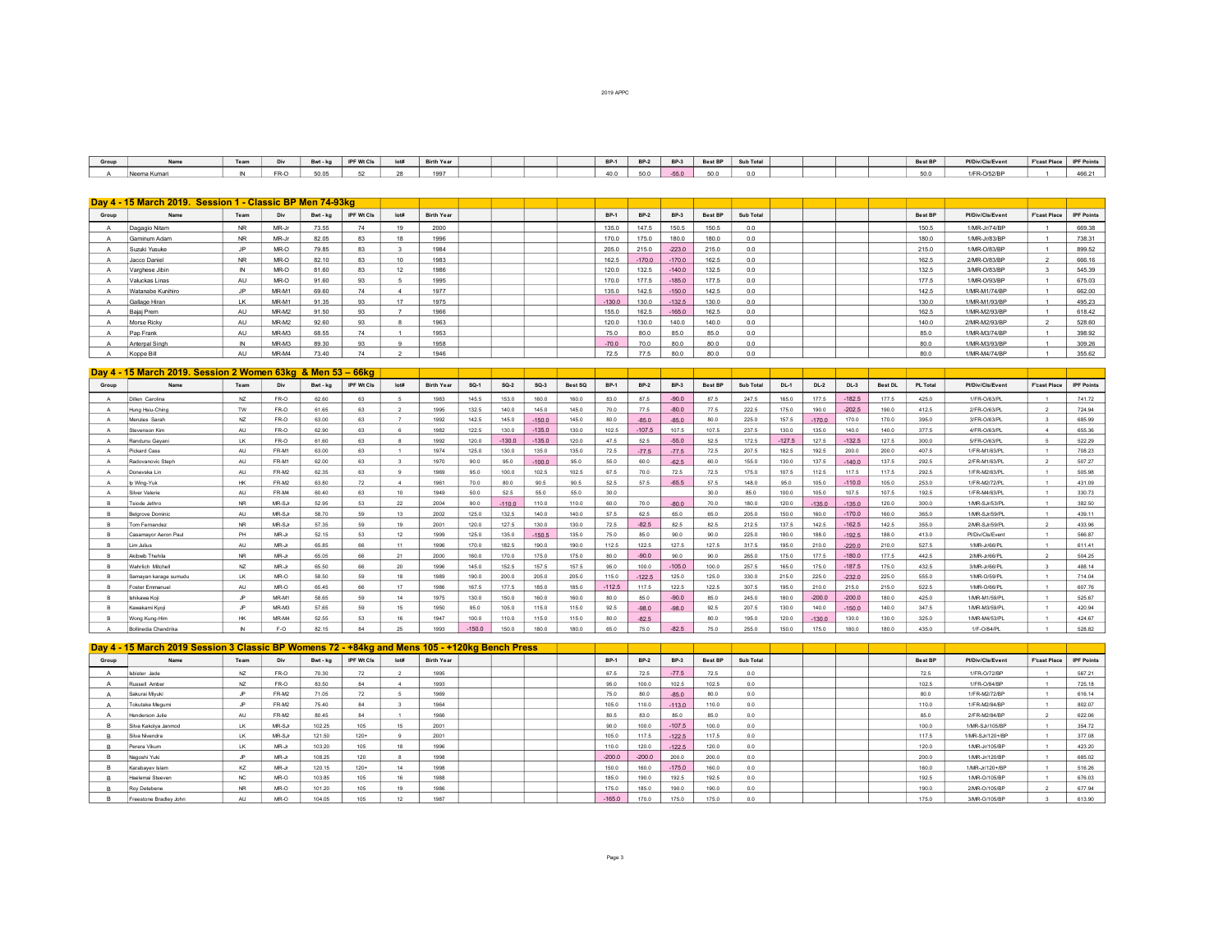| 2019 APPC |  |  |
|-----------|--|--|

| Tiwari Sudarshan |      | MR-O  | 103.75 | 105    | 1995          |  |  | 130.0 | 140.0 | 145.0    | 145.0 |         |  |  | 145.0 | 4/MR-0/105/BP  | 509.63 |
|------------------|------|-------|--------|--------|---------------|--|--|-------|-------|----------|-------|---------|--|--|-------|----------------|--------|
| Kun Robert       | NR.  | MR-O  | 119.55 | 120    | 198           |  |  | 185.0 | 205.0 | $-212.5$ | 205.0 | - - - - |  |  | 205.0 | 1/MR-0/120/RP  | 663.02 |
| Gogna Ajay       |      | MR-O  | 138.40 | $120+$ | 1988          |  |  | 140.0 | 160.0 | 170.0    | 170.0 |         |  |  | 170.0 | 1/MR-O/120+/BP | 508.42 |
| Yoshida Akihide  |      | MR-M1 | 96.15  | 105    | 1973          |  |  | 80.0  | 140.0 | 160.0    | 160.0 | .       |  |  | 160.0 | 1/MR-M1/105/BP | 589.61 |
| Pordel Abbas     | AI I | MR-M2 | 116.05 | 120    | 1961          |  |  | 172.5 | 182.5 | 185.0    | 185.0 |         |  |  | 185.0 | 1/MR-M2/120/BP | 608.56 |
| Neema Kumari     |      | F-O.  | 50.45  |        |               |  |  | 55.0  | 65.0  | 72.5     | 72.5  |         |  |  | 72.5  | 1/F-0/52/BP    | 517.75 |
| Jibin Varghese   |      | M-O   | 82.05  |        | 1000<br>1900. |  |  | 145.0 | 155.0 | $-160.0$ | 155.0 |         |  |  | 155.0 | 1/M-O/83/BF    | 514.30 |

|       | Day 5 - 16 March 2019 - Session 1 Men 74kg - 83kg Classic Powerlifting |           |        |          |                   |      |                   |          |          |          |                |             |                  |             |                |                  |        |          |          |                |                 |                  |                     |                   |
|-------|------------------------------------------------------------------------|-----------|--------|----------|-------------------|------|-------------------|----------|----------|----------|----------------|-------------|------------------|-------------|----------------|------------------|--------|----------|----------|----------------|-----------------|------------------|---------------------|-------------------|
| Group | Name                                                                   | Team      | Div    | Bwt - kg | <b>IPF Wt Cls</b> | lot# | <b>Birth Year</b> | $SO-1$   | $SO-2$   | $SO-3$   | <b>Best SQ</b> | <b>BP-1</b> | <b>BP-2</b>      | <b>BP-3</b> | <b>Best BF</b> | <b>Sub Total</b> | $DL-1$ | $DL-2$   | $DL-3$   | <b>Best DL</b> | <b>PL Total</b> | Pl/Div/Cls/Event | <b>F'cast Place</b> | <b>IPF Points</b> |
|       | Kepae Angus                                                            | NR.       | MR-SJr | 81.65    | 83                | 15   | 2004              | 170.0    | 172.5    | $-190.0$ | 172.5          | 90.0        | 100.0            | 107.5       | 107.5          | 280.0            | 190.0  | 210.0    | $-220.0$ | 210.0          | 490.0           | 1/MR-SJr/83/PL   |                     | 477.15            |
|       | Dagagio Nitrum                                                         | NR.       | MR-Jr  | 73.90    | 74                | 16   | 2000              | 200.0    | 215.0    | $-220.0$ | 215.0          | 135.0       | 145.0            | $-152.5$    | 145.0          | 360.0            | 225.0  | $-230.0$ | $-230.0$ | 225.0          | 585.0           | 1/MR-Jr/74/PL    |                     | 629.52            |
|       | Monigatti Timothy                                                      | NZ        | MR-Jr  | 81.20    |                   | 12   | 1996              | 255.0    | 270.0    | $-277.5$ | 270.0          | 155.0       | 160.             | 162.5       | 162.5          | 432.5            | 290.0  | 300.0    | $-316.5$ | 300.0          | 732.5           | 1/MR-Jr/83/PL    |                     | 758.10            |
|       | Belgrove Ewan                                                          | AU        | MR-Jr  | 82.80    | 83                |      | 2000              | 265.0    | 280.0    | $-290.0$ | 280.0          | 155.0       | 165.0            | $-172.5$    | 165.0          | 445.0            | 240.0  | 250.0    | $-260.0$ | 250.0          | 695.0           | 2/MR-Jr/83/PL    | $\sim$              | 705.52            |
|       | Adam Gaiminum                                                          | NR.       | MR-Jr  | 82.25    | 83                | 42   | 1996              | 230.0    | $-245.0$ | $-247.5$ | 230.0          | 170.0       | 175.0            | $-180.0$    | 175.0          | 405.0            | 260.0  | $-280.0$ | $-280.0$ | 260.0          | 665.0           | 3/MR-Jr/83/PL    |                     | 674.46            |
|       | Hav Thomas                                                             | AU        | MR-Jr  | 82.25    |                   |      | 1999              | 180.0    | $-190.0$ | 190.0    | 190.0          | 110.0       | 120.1            | 127.5       | 127.5          | 317.5            | 200.0  | 212.5    | 217.5    | 217.5          | 535.0           | 4/MR-Jr/83/PL    |                     | 526.04            |
|       | Sichone Kawya                                                          | NZ        | MR-O   | 70.95    |                   |      | 1989              | 220.0    | $-230.0$ | 230.0    | 230.0          | 162.5       | 171.0            | $-176.0$    | 171.0          | 401.0            | 252.5  | 262.5    | $-270.0$ | 262.5          | 663.5           | 1/MR-O/74/PL     |                     | 747.38            |
|       | Rodiben Derby                                                          | <b>NR</b> | $MR-O$ | 73.20    | 74                |      | 1992              | 190.0    | 200.1    | $-210.0$ | 200.0          | 120.0       | 127.5            | 130.0       | 130.0          | 330.0            | 230.0  | 240.0    | $-245.0$ | 240.0          | 570.0           | 2/MR-0/74/PL     | $\sim$              | 615.53            |
|       | Ramirez Victor                                                         | AU        | MR-O   | 73.25    | 74                |      | 1991              | 185.0    | 192.5    | 195.0    | 195.0          | 130.0       | 135.0            | 137.5       | 137.5          | 332.5            | 190.0  | 202.5    | 210.0    | 210.0          | 542.5           | 3/MR-O/74/PL     |                     | 581.44            |
|       | Christie Jonathan                                                      | M7        | MR-O   | 82.70    |                   |      | 1986              | 215.0    | 227.     | 240.0    | 240.0          | 127.5       | 135              | 142.5       | 142            | 382.5            | 252.5  | 272.5    | $-285.0$ | 272.5          | 655.0           | 1/MR-O/83/PL     |                     | 660.58            |
|       | Daniel Jacco                                                           | NR.       | MR-O   | 8270     | 93                |      | 1983              | 215.0    | $-225.0$ | 225.0    | 225.0          | 155.0       |                  | $-170.0$    | 165.           | 390.0            | 250.0  | $-260.0$ | $-267.5$ | 250.0          | 640.0           | 2/MR-O/83/PL     |                     | 643.51            |
|       | Diema Steven                                                           | NR.       | MR-M1  | 81.00    |                   |      | 1976              | 180.0    | 195.0    | 200.0    | 200.0          | 1200        | 127              | 1300        | 130            | 3300             | 1800   | 200.0    | $-2100$  | 200.0          | 530.0           | 1/MR-M1/83/PL    |                     | 526.00            |
|       | Harris Irving                                                          | <b>NR</b> | MR-M2  | 81.20    |                   |      | 1964              | 225.0    | $-238.5$ | $-238.5$ | 225.0          | 110.0       | 120 <sub>0</sub> | 125.5       | 125.5          | 350.5            | 200.0  | 215.0    | $-225.0$ | 215.0          | 565.5           | 1/MR-M2/83/PL    |                     | 565.93            |
|       | Harada Seii                                                            | ID        | MR-M2  | 82.30    |                   |      | 1961              | 170.0    | 180.0    | 185.0    | 185.0          | 110.0       | 15.0             | $-120.0$    | 115.0          | 300.0            | 205.0  | 215.0    | 227.5    | 227.5          | 527.5           | 2/MR-M2/83/PL    |                     | 517.25            |
|       | Koope Bill                                                             | AU        | MR-M4  | 73.30    |                   |      | 1946              | $-100.0$ | 105.0    | 15.0     | 115.0          | 72.5        | 77.5             | $-80.0$     | 77.5           | 192.5            | 125.0  | 135.0    | 140.0    | 140.0          | 332.5           | 1/MR-M4/74/PL    |                     | 323.33            |
|       | Kitano Toshio                                                          | 1D        | MR-M4  | 82.20    | 83                |      | 1946              | 173.5    | 185.0    | 1900     |                | 70.0        | 950              | $-110.5$    | 95.0           | 285.0            | 1700   | 180.5    | 2000     | 200.0          | 485.0           | 1/MR-M4/83/PL    |                     | 469.15            |

## **Day 5 16 March 2019. Session 2 Men 93kg**

| Group | Name                  | Team      | Div    | Bwt - kg | <b>IPF Wt Cls</b> | lot# | <b>Birth Year</b> | $SO-1$ | $SO-2$   | $SO-3$   | Best SQ | <b>BP-1</b> | <b>BP-2</b> | $BP-3$   | <b>Best BF</b> | Sub Total | $DL-1$ | $DL-2$   | $DL-3$   | <b>Best DL</b> | <b>PL Total</b> | Pl/Div/Cls/Event | <b>F'cast Place</b> | <b>IPF Points</b> |
|-------|-----------------------|-----------|--------|----------|-------------------|------|-------------------|--------|----------|----------|---------|-------------|-------------|----------|----------------|-----------|--------|----------|----------|----------------|-----------------|------------------|---------------------|-------------------|
|       | Shapiera Matthew      | AU        | MR-Jr  | 88.50    |                   |      | 1998              | 215.0  | 225.0    | 232.5    | 232.5   | 145.0       |             | $-157.5$ | 1525           | 385.0     | 250.0  | 260.0    | $-270.0$ | 260.0          | 645.0           | 1/MR-Jr/93/PL    |                     | 620.29            |
|       | Rojave Wabeiva        | <b>NR</b> | MR-Jr  | 92.10    |                   |      | 1007              | 230.0  | $-245.0$ | 250.0    | 250.0   | 135.0       |             | 145.0    | 145.0          | 395.0     | 242.5  | $-252.5$ | $-255.0$ | 242.5          | 637.5           | 2/MR-Jr/93/PL    |                     | 596.32            |
|       | Fulford Angus         |           | MR-Jr  | 92.75    |                   |      | 1007              | 202.5  | 210.     |          | 217.5   | 115.0       |             | 127.5    | 127            | 345.0     | 250.0  | 265.0    |          | 275.0          | 620.0           | 3/MR-Jr/93/PL    |                     | 574.99            |
|       | Ghule Gauray Ganesh   |           | $MR-O$ | 91 25    |                   |      | 1994              | 230.0  | 235.     | $-240.0$ | 235.0   | 165.0       |             | $-180.0$ | 172.5          | 407.5     | 270.0  | 285.0    | $-290.0$ | 285.0          | 692.5           | 1/MR-O/93/PL     |                     | 658.99            |
|       | Varnakomala Parintorn | N7        | MR-O   | 91.80    |                   | 28   | 1994              | 230.0  | 242.5    | 250.0    | 250.0   | 142.5       | 150.0       | 155.0    | 155.0          | 405.0     | 252.5  | 265.0    | $-270.0$ | 265.0          | 670.0           | 2/MR-O/93/PL     |                     | 632.37            |
|       | Viet Merlin           | AU        | MR-O   | 90.65    |                   | 35   | 1988              | 225.0  | 240.0    | 250.0    | 250.0   | 140.0       | 150.0       | $-157.5$ | 150.0          | 400.0     | 250.0  | 262.5    | $-267.5$ | 262.5          | 662.5           | 3/MR-O/93/PL     |                     | 629.47            |
|       | Orwin Alex            |           | MR-O   | 92.75    |                   |      | 1992              | 225.0  | 240.0    | $-245.0$ | 240.0   | 147.5       | $-157.5$    | $-157.5$ | 147.5          | 387.5     | 255.0  | 267.5    | $-277.5$ | 267.5          | 655.0           | 4/MR-O/93/PL     |                     | 612.24            |
|       | Aslan Christopher     | AU        | $MR-O$ | 9140     |                   |      | 1992              | 210.0  | 220.0    | 227.5    | 227.5   | 130.0       | $-140.0$    | 1400     | 1400           | 367.5     | 225.0  | 237.5    | $-242.5$ | 237.5          | 605.0           | 5/MR-O/93/PL     |                     | 564.41            |
|       | Gallage Hiran         |           | MR-M1  | 91.05    |                   |      | 1975              | 230.0  | 245.1    | $-252.5$ | 245.0   | 125.0       | 132.5       | $-137.5$ | 132.5          | 377.5     | 200.0  | 220.0    | $-240.0$ | 220.0          | 597.5           | 1/MR-M1/93/PL    |                     | 557.77            |
|       | Asfaganov Alexander   | AU        | MR-M2  | 92.25    |                   | 24   | 1966              | 215.0  | 225.0    | 232.5    | 232.5   | 137.5       | 142.5       | 150.0    | 150.0          | 382.5     | 210.0  | 225.0    | $-232.5$ | 225.0          | 607.5           | 1/MR-M2/93/PL    |                     | 563.67            |
|       | <b>Belgrove Nick</b>  | AU        | MR-M2  | 90.95    |                   | 25   | 1969              | 160.0  | 167.5    | 172.5    | 172.5   | 110.0       | $-115.0$    | $-115.0$ | 110.0          | 282.5     | 185.0  | 192.5    | $-200.0$ | 192.5          | 475.0           | 2/MR-M2/93/PL    |                     | 426.37            |
|       | Revnolds Martin       | AU        | MR-M3  | 91.30    |                   |      | 1952              | 160.0  | 167.5    | 75.0     | 175.0   | 127.5       |             | 137.5    | 137.5          | 312.5     | 200.0  | 210.0    | $-220.0$ | 210.0          | 522.5           | 1/MR-M3/93/PL    |                     | 476.24            |

|       | Day 5 - 16 March 2019. Classic Powerlifting 72kg - 84kg + Women Powerlifting |           |        |          |            |      |                   |          |          |          |         |             |         |         |                |           |          |          |          |                |                 |                  |                     |                   |
|-------|------------------------------------------------------------------------------|-----------|--------|----------|------------|------|-------------------|----------|----------|----------|---------|-------------|---------|---------|----------------|-----------|----------|----------|----------|----------------|-----------------|------------------|---------------------|-------------------|
| Group | Name                                                                         | Team      | Div    | Bwt - ka | IPF Wt Cls | Iot# | <b>Birth Year</b> | $SO-1$   | $SO-2$   | $SO-3$   | Best SQ | <b>BP-1</b> | $BP-2$  | $BP-3$  | <b>Best BP</b> | Sub Total | $DL-1$   | $DL-2$   | $DL-3$   | <b>Best DL</b> | <b>PL Total</b> | Pl/Div/Cls/Event | <b>F'cast Place</b> | <b>IPF Points</b> |
|       | Garlick Jessica                                                              | NZ        | FR-SJr | 70.75    | 72         |      | 2001              | 97.5     | 102.5    | 107.5    | 107.5   | 50.0        | 55.0    | 57.5    | 57.5           | 165.0     | 141.0    | 151.0    | 160.0    | 160.0          | 325.0           | 1/FR-SJr/72/PL   |                     | 533.26            |
|       | Edward Jonali                                                                | <b>NR</b> | FR-SJr | 116.05   | $84+$      |      | 2002              | $-165.0$ | 165.0    | 175.0    | 175.0   | 85.0        | 92.5    | 96.0    | 96.0           | 271.0     | 135.0    | 145.0    | 150.0    | 150.0          | 421.0           | 1/FR-SJr/84+/PL  |                     | 569.98            |
|       | Govind Hema                                                                  | NZ        | FR-Jr  | 71.65    | 72         |      | 1996              | 150.0    | 160.5    | 165.0    | 165.0   | 85.0        | 90.0    | 93.0    | 93.0           | 258.0     | 165.0    | 170.0    | $-173.0$ | 170.0          | 428.0           | 1/FR-Jr/72/PL    |                     | 700.23            |
|       | Go Alexis Nicole                                                             | PH        | FR-Jr  | 82.80    | 84         |      | 1996              | 100.0    | 15.0     | $-130.0$ | 15.0    | 60.0        | $-70.0$ | 70.0    | 70.0           | 185.0     | 140.0    | 150.0    | $-165.0$ | 150.0          | 335.0           | 1/FR-Jr/84/PL    |                     | 515.76            |
|       | Eoaeo Litany                                                                 | <b>NR</b> | FR-Jr  | 103.00   | $84+$      |      | 2000              | 160.0    | 1750     | 185.0    | 1850    | 60.0        | 65.0    | 70.0    | 70.0           | 255.0     | 165.0    | 175.0    | 182.5    | 182.5          | 437.5           | 1/FR-Jr/84+/PL   |                     | 616.86            |
|       | Silva Shehani                                                                | 1K        | FR-Jr  | 95.90    | $84+$      |      | 2001              | 70.0     | 90.0     | 110.0    | 10.0    | 35.0        | 40.0    | $-50.0$ | 40.0           | 150.0     | 70.0     | 90.0     | 110.0    | 110.0          | 260.0           | 2/FR-Jr/84+/PL   |                     | 382.58            |
|       | Napoli Elizabeth                                                             | AU        | FR-O   | 70.45    | 72         | 15   | 1995              | 137.5    | 142.5    | $-147.5$ | 142.5   | 90.0        | 95.0    | $-97.5$ | 95.0           | 237.5     | 142.5    | 150.0    | 162.5    | 162.5          | 400.0           | 1/FR-0/72/PL     |                     | 659.08            |
|       | <b>Wallstrom Amanda</b>                                                      | NZ        | FR-O   | 69.45    | 72         |      | 1995              | 120.0    | 1300     | 135.0    |         | 57.5        | 62.5    | $-67.5$ | 62.5           | 1975      | 125.0    | 135.0    | 142.5    | 142.5          | 340.0           | 2/FR-0/72/PL     |                     | 562.69            |
|       | De Soyza Marian                                                              | 1K        | FR-O   | 70.25    | 72         |      |                   | 1100     |          | 1250     |         | 550         | $-62.5$ | $-62.5$ | 550            | 1800      | 150.0    | 157.5    | $-162.5$ | 157.5          | 337.5           | 3/FR-0/72/PL     |                     | 555.71            |
|       | Isbister Jade                                                                | NZ        | FR-0   | 70.00    | 72         |      | 1998              | 1150     | 122.5    | $-127.5$ | 122.5   | 675         | $-72.5$ | $-72.5$ | 675            | 1900      | 137.5    | 1450     | $-152.5$ | 1450           | 3350            | 4/FR-0/72/PL     |                     | 552.40            |
|       | Reboton Joyce                                                                | PH        | FR-O   | 77.30    | RA         | 22   |                   | 180.0    | 190.0    | 197.5    |         | 82.5        | 87.5    | 92.5    | 92.5           | 290.0     | 182.5    | 192.5    | $-202.5$ | 192.5          | 482.5           | 1/FR-0/84/PL     |                     | 763.06            |
|       | de Joux Ana                                                                  | NZ        | FR-O   | 83.75    | 84         | 24   | 1953              | 147.5    | 153.0    | $-155.5$ | 153.0   | 77.5        | 82.5    | $-87.5$ | 82.5           | 235.5     | $-180.0$ | 180.0    | $-193.0$ | 180.0          | 415.5           | 2/FR-0/84/PL     |                     | 635.40            |
|       | Katieli lemaima                                                              | AU        | FR-O   | 80.60    | 84         |      | 1983              | 140.0    | $-150.0$ | $-150.0$ | 140.0   | 70.0        | $-77.5$ | 77.5    | 77.5           | 217.5     | 170.0    | $-177.5$ | $-177.5$ | 170.0          | 387.5           | 3/FR-0/84/PL     |                     | 602.31            |
|       | Biang Dixie Penana                                                           | <b>NR</b> | FR-0   | 83.35    | 84         | 18   | 1989              | 120.0    | 135.0    | $-142.5$ | 135.0   | $-60.0$     | 65.0    | $-72.5$ | 65.0           | 200.0     | 120.0    | 130.0    | 140.0    | 140.0          | 340.0           | 4/FR-0/84/PL     |                     | 522.03            |
|       | Bollinedi Chandrika                                                          | N         | FR-O   | 82.45    | 84         | 19   | 1993              | $-110.0$ |          |          | 115.0   | 55.0        | $-65.0$ |         | 55.0           | 170.0     | 130.0    | $-145.0$ |          | 130.0          | 300.0           | 5/FR-0/84/PL     |                     | 463.16            |
|       | Su Fang-Yun                                                                  | <b>TW</b> | FR-O   | 123.90   | $84+$      |      |                   | 210.0    | 220.0    | 225.0    | 225.0   | 105.0       | 115.0   | 127.5   | 127.5          | 352.5     | 190.0    | 202.5    | 208.5    | 208.5          | 561.0           | 1/FR-0/84+/PL    |                     | 733.66            |